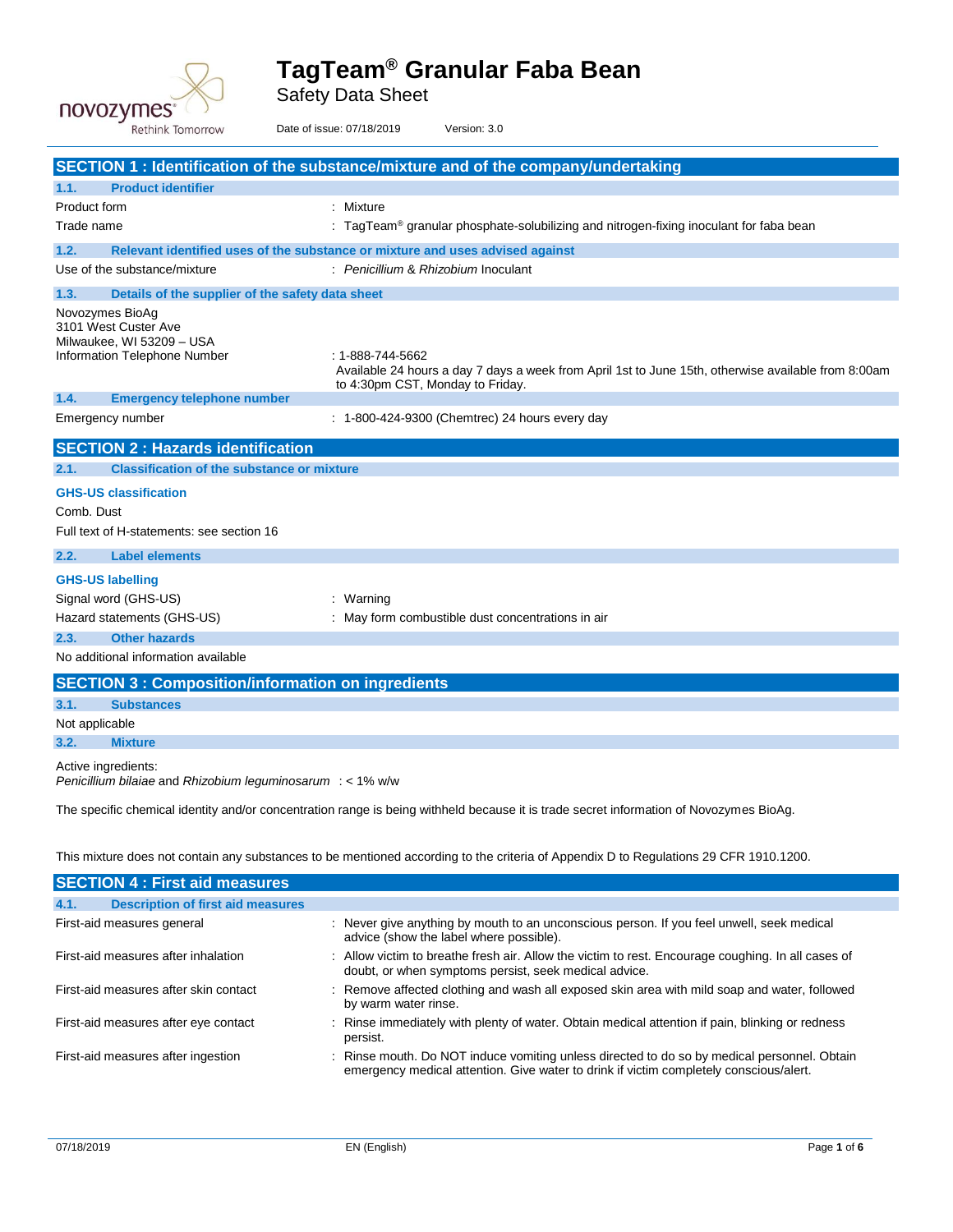Safety Data Sheet

| 4.2.<br>Most important symptoms and effects, both acute and delayed                                     |                                                                                                                                                                                                                                                                                                                                                                                                                                                                                                         |  |
|---------------------------------------------------------------------------------------------------------|---------------------------------------------------------------------------------------------------------------------------------------------------------------------------------------------------------------------------------------------------------------------------------------------------------------------------------------------------------------------------------------------------------------------------------------------------------------------------------------------------------|--|
| Symptoms/injuries                                                                                       | Not expected to present a significant hazard under anticipated conditions of normal use. This<br>product contains beneficial microorganisms. Novozymes exclusively uses non-pathogenic<br>beneficial microorganisms that are considered to be non-allergenic, non-irritating and non-<br>sensitizing when used as directed. This product may cause adverse effects to individuals<br>allergic to molds and/or fungi and should not be used by immunocompromised and/or<br>immunosuppressed individuals. |  |
| Symptoms/injuries after inhalation                                                                      | Possible respiratory damage following repeated or prolonged inhalation.                                                                                                                                                                                                                                                                                                                                                                                                                                 |  |
| Symptoms/injuries after eye contact                                                                     | Dusts are mechanical irritants.                                                                                                                                                                                                                                                                                                                                                                                                                                                                         |  |
| Symptoms/injuries after ingestion                                                                       | Small amounts swallowed incidental to industrial handling are not likely to cause injury. On<br>ingestion in large quantities: May cause stomach pain or discomfort.                                                                                                                                                                                                                                                                                                                                    |  |
| Indication of any immediate medical attention and special treatment needed<br>4.3.                      |                                                                                                                                                                                                                                                                                                                                                                                                                                                                                                         |  |
| Treat symptomatically                                                                                   |                                                                                                                                                                                                                                                                                                                                                                                                                                                                                                         |  |
| <b>SECTION 5: Firefighting measures</b>                                                                 |                                                                                                                                                                                                                                                                                                                                                                                                                                                                                                         |  |
| <b>Extinguishing media</b><br>5.1.                                                                      |                                                                                                                                                                                                                                                                                                                                                                                                                                                                                                         |  |
| Suitable extinguishing media                                                                            | : Use extinguishing media appropriate for surrounding fire. Foam. Dry powder. Carbon dioxide.<br>Water spray. Sand.                                                                                                                                                                                                                                                                                                                                                                                     |  |
| Unsuitable extinguishing media                                                                          | : Do not use a heavy water stream.                                                                                                                                                                                                                                                                                                                                                                                                                                                                      |  |
| 5.2.<br>Special hazards arising from the substance or mixture                                           |                                                                                                                                                                                                                                                                                                                                                                                                                                                                                                         |  |
| Explosion hazard                                                                                        | : Accumulation of airborne dusts may present an explosion hazard in the presence of an ignition<br>source.                                                                                                                                                                                                                                                                                                                                                                                              |  |
| Reactivity                                                                                              | : Thermal decomposition generates : Carbon dioxide. Carbon monoxide. hydrocarbons.                                                                                                                                                                                                                                                                                                                                                                                                                      |  |
| 5.3.<br><b>Advice for firefighters</b>                                                                  |                                                                                                                                                                                                                                                                                                                                                                                                                                                                                                         |  |
| Firefighting instructions                                                                               | : Use water spray or fog for cooling exposed containers. Exercise caution when fighting any<br>chemical fire. Prevent fire-fighting water from entering environment.                                                                                                                                                                                                                                                                                                                                    |  |
| Protective equipment for firefighters                                                                   | : As in any fire, wear self-contained breathing apparatus pressure-demand, MSHA/NIOSH<br>(approved or equivalent) and full protective gear.                                                                                                                                                                                                                                                                                                                                                             |  |
| Specific methods                                                                                        | : Caution, burning may continue inside bag after surface is out. Break bag to separate pile to<br>assure that the fire is extinguished. Take care to keep dusting to a minimum.                                                                                                                                                                                                                                                                                                                         |  |
| <b>SECTION 6 : Accidental release measures</b>                                                          |                                                                                                                                                                                                                                                                                                                                                                                                                                                                                                         |  |
| 6.1.<br>Personal precautions, protective equipment and emergency procedures                             |                                                                                                                                                                                                                                                                                                                                                                                                                                                                                                         |  |
| 6.1.1.<br>For non-emergency personnel                                                                   |                                                                                                                                                                                                                                                                                                                                                                                                                                                                                                         |  |
| <b>Emergency procedures</b>                                                                             | : Evacuate unnecessary personnel.                                                                                                                                                                                                                                                                                                                                                                                                                                                                       |  |
|                                                                                                         |                                                                                                                                                                                                                                                                                                                                                                                                                                                                                                         |  |
| 6.1.2.<br>For emergency responders                                                                      |                                                                                                                                                                                                                                                                                                                                                                                                                                                                                                         |  |
| Protective equipment                                                                                    | Equip cleanup crew with proper protection.                                                                                                                                                                                                                                                                                                                                                                                                                                                              |  |
| Emergency procedures                                                                                    | : Ventilate area.                                                                                                                                                                                                                                                                                                                                                                                                                                                                                       |  |
| 6.2.<br><b>Environmental precautions</b>                                                                |                                                                                                                                                                                                                                                                                                                                                                                                                                                                                                         |  |
| Prevent entry to sewers and public waters. Notify authorities if liquid enters sewers or public waters. |                                                                                                                                                                                                                                                                                                                                                                                                                                                                                                         |  |
| 6.3.<br>Methods and material for containment and cleaning up                                            |                                                                                                                                                                                                                                                                                                                                                                                                                                                                                                         |  |
| Methods for cleaning up                                                                                 | : On land, sweep or shovel into suitable containers. Minimize generation of dust. Store away<br>from other materials. Collect all waste in suitable and labelled containers and dispose<br>according to local legislation.                                                                                                                                                                                                                                                                              |  |
| 6.4.<br><b>Reference to other sections</b>                                                              |                                                                                                                                                                                                                                                                                                                                                                                                                                                                                                         |  |
| No additional information available                                                                     |                                                                                                                                                                                                                                                                                                                                                                                                                                                                                                         |  |
| <b>SECTION 7: Handling and storage</b>                                                                  |                                                                                                                                                                                                                                                                                                                                                                                                                                                                                                         |  |
| <b>Precautions for safe handling</b><br>7.1.                                                            |                                                                                                                                                                                                                                                                                                                                                                                                                                                                                                         |  |
| Precautions for safe handling                                                                           | : Wash hands and other exposed areas with mild soap and water before eating, drinking or<br>smoking and when leaving work. Provide adequate ventilation. Avoid dust formation. Avoid                                                                                                                                                                                                                                                                                                                    |  |
| Hygiene measures                                                                                        | contact with eyes, skin, and clothing. Avoid breathing dust.<br>Wash hands thoroughly after handling. Handle in accordance with good industrial hygiene and<br>safety practices.                                                                                                                                                                                                                                                                                                                        |  |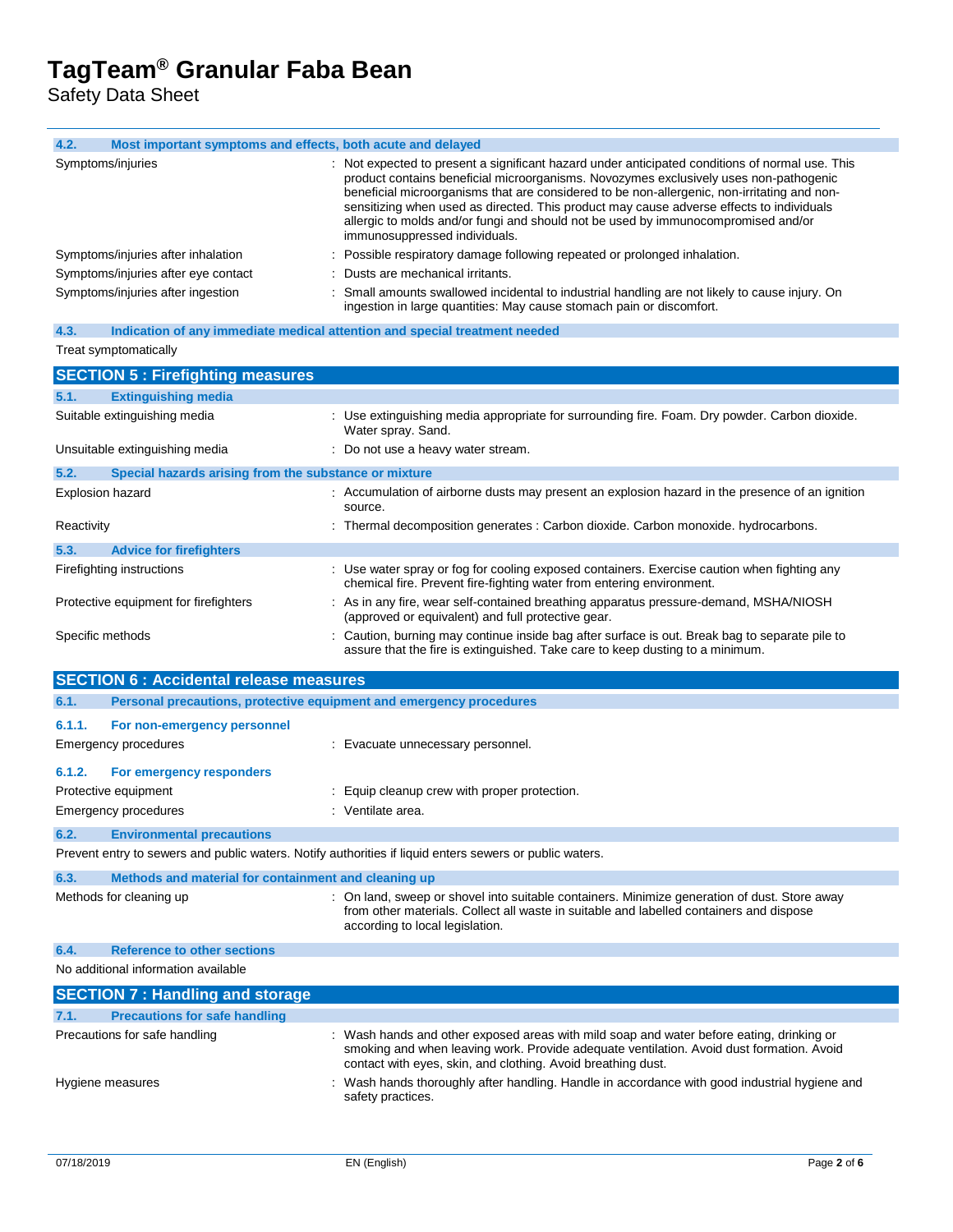Safety Data Sheet

**8.2. Exposure controls**

| 7.2.                                | Conditions for safe storage, including any incompatibilities                                                                                                                                                                                            |  |  |
|-------------------------------------|---------------------------------------------------------------------------------------------------------------------------------------------------------------------------------------------------------------------------------------------------------|--|--|
| Storage conditions                  | : Keep only in the original container in a cool, well ventilated place away from: Direct sunlight,<br>Heat sources, Extremely high or low temperatures. Keep container closed when not in use.<br>Keep away from food, drink and animal feeding stuffs. |  |  |
| Incompatible materials              | : Acids. Bases. Oxidizing agents. Reducing agents. Disinfectants, fungicides, and/or biocides<br>may inactivate.                                                                                                                                        |  |  |
| Storage temperature                 | : 20 °C (68°F)                                                                                                                                                                                                                                          |  |  |
| Specific end use(s)<br>7.3.         |                                                                                                                                                                                                                                                         |  |  |
| No additional information available |                                                                                                                                                                                                                                                         |  |  |

#### **SECTION 8 : Exposure controls/personal protection**

| 8.1.         | <b>Control parameters</b> |                                     |                                                                   |  |
|--------------|---------------------------|-------------------------------------|-------------------------------------------------------------------|--|
|              | Peat (RR-01126-7)         |                                     |                                                                   |  |
| <b>ACGIH</b> |                           | ACGIH TWA (mg/m <sup>3</sup> )      | 10 mg/m <sup>3</sup> (respirable mass)<br>5 mg/m $3$ (total mass) |  |
| <b>OSHA</b>  |                           | OSHA PEL (TWA) (mg/m <sup>3</sup> ) | 10 mg/m <sup>3</sup> (respirable mass)<br>5 mg/m $3$ (total mass) |  |
|              |                           |                                     |                                                                   |  |

| <b>OSHA</b> | OSHA PEL (TWA) (mg/m <sup>3</sup> ) | 10 mg/m <sup>3</sup> (respirable mass)<br>5 mg/m <sup>3</sup> (total mass) |
|-------------|-------------------------------------|----------------------------------------------------------------------------|
|             |                                     |                                                                            |

Appropriate engineering controls : Ensure adequate ventilation. Emergency eye wash fountains and safety showers should be

available in the immediate vicinity of any potential exposure.

| Personal protective equipment | : Avoid all unnecessary exposure. Protective goggles. Gloves. Protective clothing. Insufficient<br>ventilation: wear respiratory protection. |  |  |
|-------------------------------|----------------------------------------------------------------------------------------------------------------------------------------------|--|--|
|                               |                                                                                                                                              |  |  |
| Hand protection               | : Wear protective gloves.                                                                                                                    |  |  |
| Eye protection                | : Chemical goggles or safety glasses.                                                                                                        |  |  |
| Skin and body protection      | : Wear suitable protective clothing.                                                                                                         |  |  |
| Respiratory protection        | Where exposure through inhalation may occur from use, approved respiratory protection<br>۰.<br>equipment is recommended.                     |  |  |
| Other information             | Do not eat, drink or smoke during use.                                                                                                       |  |  |

#### **SECTION 9 : Physical and chemical properties**

| Information on basic physical and chemical properties<br>9.1. |                      |  |
|---------------------------------------------------------------|----------------------|--|
| Physical state                                                | : Solid              |  |
| Appearance                                                    | Brown granular solid |  |
| Colour                                                        | <b>Brown</b><br>÷.   |  |
| Odour                                                         | : Slight smoky odour |  |
| Odour threshold                                               | : No data available  |  |
| рH                                                            | : No data available  |  |
| Relative evaporation rate (butyl acetate=1)                   | $:$ Not applicable   |  |
| Melting point                                                 | : Not applicable     |  |
| Freezing point                                                | : Not applicable     |  |
| Boiling point                                                 | : Not applicable     |  |
| Flash point                                                   | : Not applicable     |  |
| Auto-ignition temperature                                     | : No data available  |  |
| Decomposition temperature                                     | : No data available  |  |
| Flammability (solid, gas)                                     | : No data available  |  |
| Vapour pressure                                               | : Not applicable     |  |
| Relative vapour density at 20 °C                              | : Not applicable     |  |
| Relative density                                              | : No data available  |  |
| Solubility                                                    | : Insoluble in water |  |
|                                                               |                      |  |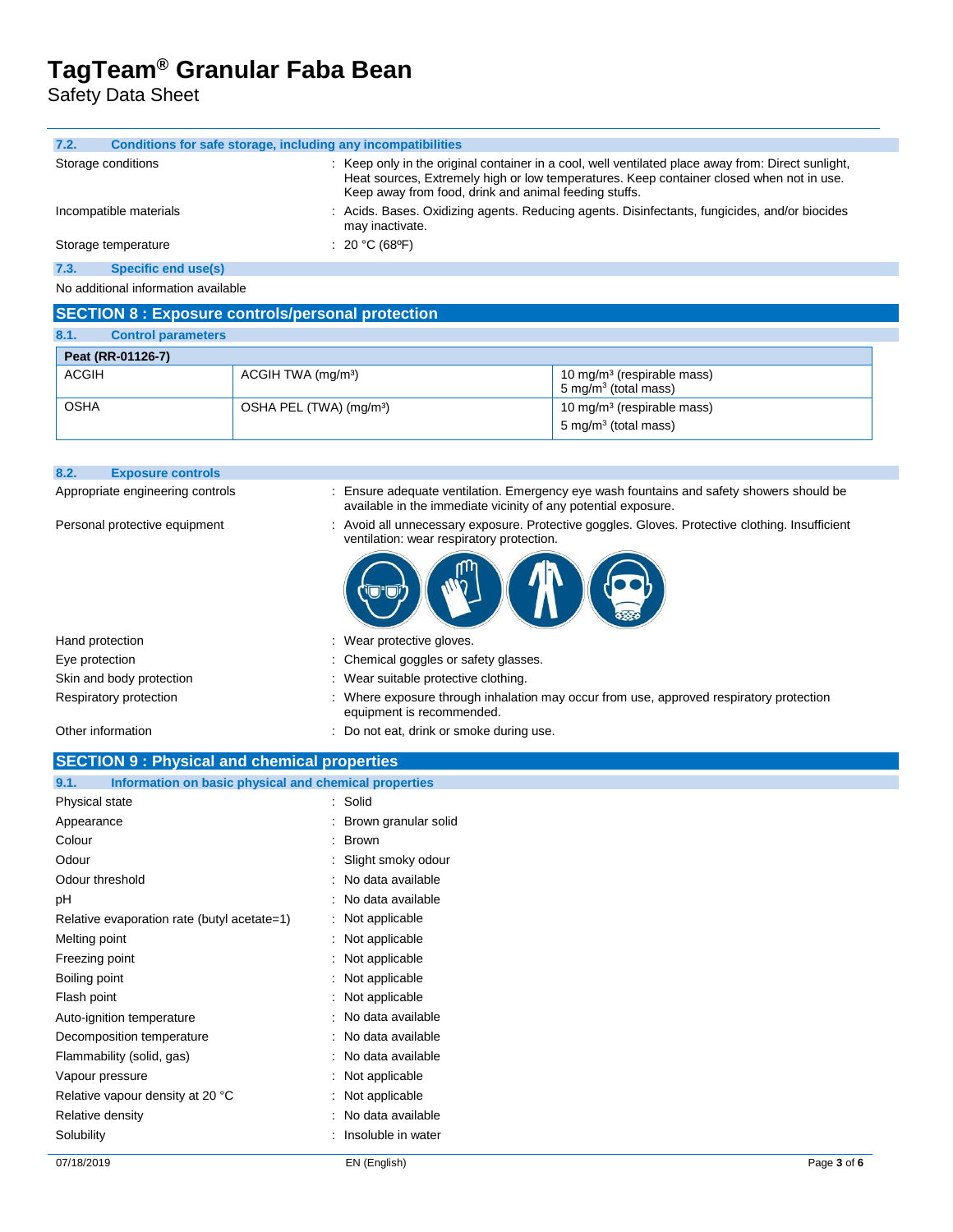Safety Data Sheet

 $\overline{a}$ 

| Log Pow                                                                                    | : No data available                                                                                                                                                  |  |  |
|--------------------------------------------------------------------------------------------|----------------------------------------------------------------------------------------------------------------------------------------------------------------------|--|--|
| Log Kow                                                                                    | No data available                                                                                                                                                    |  |  |
| Viscosity, kinematic                                                                       | Not applicable                                                                                                                                                       |  |  |
| Viscosity, dynamic                                                                         | Not applicable                                                                                                                                                       |  |  |
| <b>Explosive properties</b>                                                                | No data available                                                                                                                                                    |  |  |
| Oxidising properties                                                                       | No data available                                                                                                                                                    |  |  |
| <b>Explosive limits</b>                                                                    | Not applicable                                                                                                                                                       |  |  |
| 9.2.<br><b>Other information</b>                                                           |                                                                                                                                                                      |  |  |
| No additional information available                                                        |                                                                                                                                                                      |  |  |
| <b>SECTION 10: Stability and reactivity</b>                                                |                                                                                                                                                                      |  |  |
| 10.1.<br><b>Reactivity</b>                                                                 |                                                                                                                                                                      |  |  |
| Stable                                                                                     |                                                                                                                                                                      |  |  |
| 10.2.<br><b>Chemical stability</b>                                                         |                                                                                                                                                                      |  |  |
| Stable                                                                                     |                                                                                                                                                                      |  |  |
| 10.3.<br><b>Possibility of hazardous reactions</b>                                         |                                                                                                                                                                      |  |  |
| Hazardous polymerization will not occur                                                    |                                                                                                                                                                      |  |  |
| <b>Conditions to avoid</b><br>10.4.                                                        |                                                                                                                                                                      |  |  |
| Direct sunlight. Extremely high or low temperatures. Heat sources. Incompatible materials. |                                                                                                                                                                      |  |  |
| 10.5.<br>Incompatible materials                                                            |                                                                                                                                                                      |  |  |
|                                                                                            | Acids. Bases. Oxidizing agents. Reducing agents. Disinfectants, fungicides, and/or biocides may inactivate.                                                          |  |  |
| <b>Hazardous decomposition products</b><br>10.6.                                           |                                                                                                                                                                      |  |  |
| Thermal decomposition generates: Fume. Carbon monoxide. Carbon dioxide. hydrocarbons.      |                                                                                                                                                                      |  |  |
| <b>SECTION 11 : Toxicological information</b>                                              |                                                                                                                                                                      |  |  |
| Information on toxicological effects<br>11.1.                                              |                                                                                                                                                                      |  |  |
| Acute toxicity                                                                             | Not classified                                                                                                                                                       |  |  |
|                                                                                            | (Based on available data, the classification criteria are not met)                                                                                                   |  |  |
| Skin corrosion/irritation                                                                  | Not classified                                                                                                                                                       |  |  |
|                                                                                            | (Based on available data, the classification criteria are not met)                                                                                                   |  |  |
| Serious eye damage/irritation                                                              | : Not classified                                                                                                                                                     |  |  |
|                                                                                            | (Based on available data, the classification criteria are not met)                                                                                                   |  |  |
| Respiratory or skin sensitisation                                                          | : Not classified                                                                                                                                                     |  |  |
|                                                                                            | (Based on available data, the classification criteria are not met)                                                                                                   |  |  |
| Germ cell mutagenicity                                                                     | : Not classified                                                                                                                                                     |  |  |
|                                                                                            | (Based on available data, the classification criteria are not met)                                                                                                   |  |  |
| Carcinogenicity                                                                            | Not classified                                                                                                                                                       |  |  |
|                                                                                            | (Based on available data, the classification criteria are not met)                                                                                                   |  |  |
| Reproductive toxicity                                                                      | : Not classified                                                                                                                                                     |  |  |
|                                                                                            | (Based on available data, the classification criteria are not met)                                                                                                   |  |  |
| Specific target organ toxicity (single exposure)                                           | : Not classified                                                                                                                                                     |  |  |
|                                                                                            | (Based on available data, the classification criteria are not met)                                                                                                   |  |  |
| Specific target organ toxicity (repeated                                                   | : Not classified                                                                                                                                                     |  |  |
| exposure)                                                                                  | (Based on available data, the classification criteria are not met)                                                                                                   |  |  |
| Aspiration hazard                                                                          | : Not classified                                                                                                                                                     |  |  |
|                                                                                            | (Based on available data, the classification criteria are not met)                                                                                                   |  |  |
| Symptoms/injuries after inhalation                                                         | Possible respiratory damage following repeated or prolonged inhalation.                                                                                              |  |  |
| Symptoms/injuries after eye contact                                                        | Dusts are mechanical irritants.                                                                                                                                      |  |  |
| Symptoms/injuries after ingestion                                                          | Small amounts swallowed incidental to industrial handling are not likely to cause injury. On<br>ingestion in large quantities: May cause stomach pain or discomfort. |  |  |
|                                                                                            |                                                                                                                                                                      |  |  |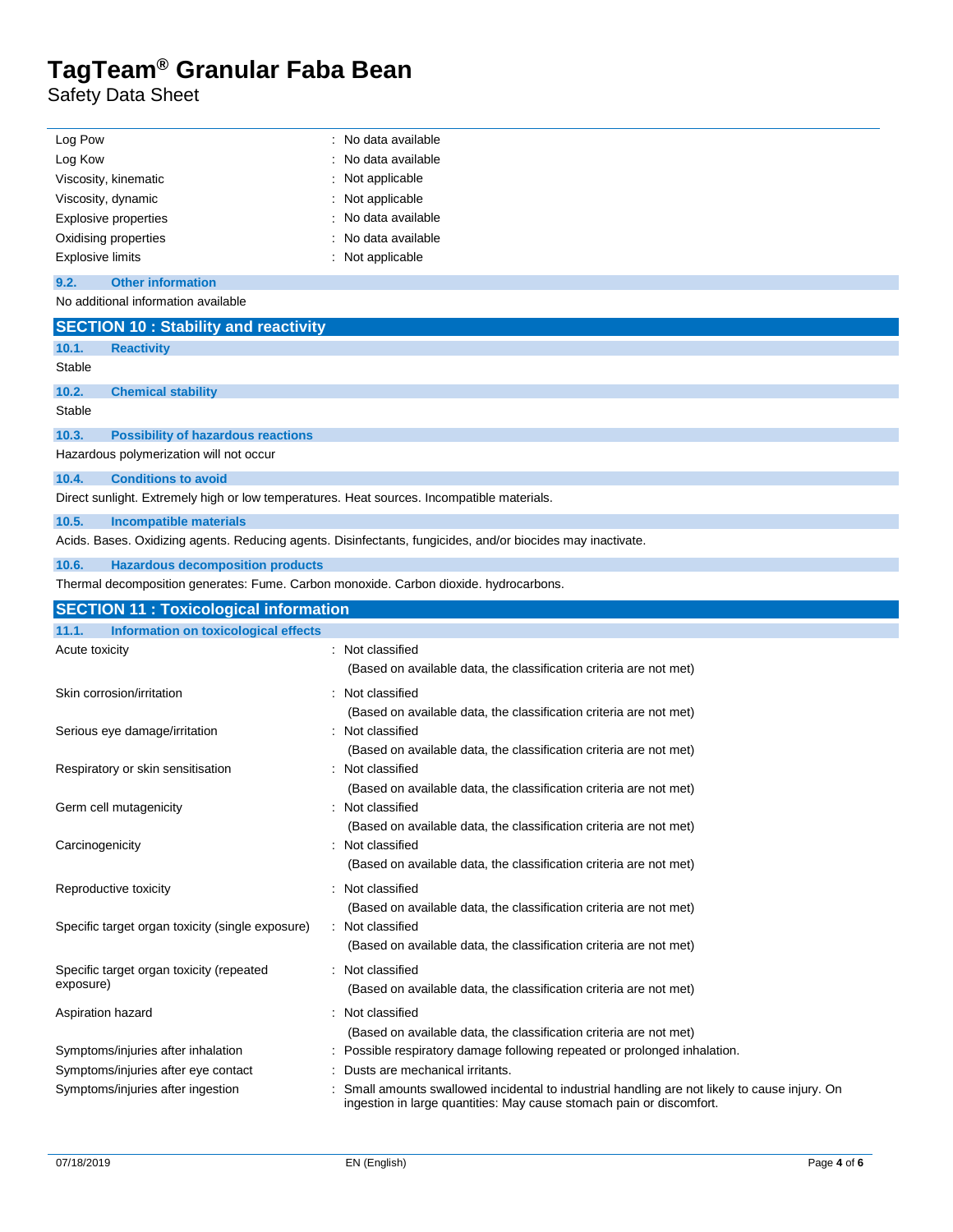Safety Data Sheet

| <b>SECTION 12 : Ecological information</b>                                                                                                                                                                                                                                                                             |                                                                           |  |
|------------------------------------------------------------------------------------------------------------------------------------------------------------------------------------------------------------------------------------------------------------------------------------------------------------------------|---------------------------------------------------------------------------|--|
| 12.1.<br><b>Toxicity</b>                                                                                                                                                                                                                                                                                               |                                                                           |  |
| No additional information available                                                                                                                                                                                                                                                                                    |                                                                           |  |
| 12.2.<br><b>Persistence and degradability</b>                                                                                                                                                                                                                                                                          |                                                                           |  |
| TagTeam <sup>®</sup> Granular Faba Bean                                                                                                                                                                                                                                                                                |                                                                           |  |
| Persistence and degradability                                                                                                                                                                                                                                                                                          | Not established                                                           |  |
| 12.3.<br><b>Bioaccumulative potential</b>                                                                                                                                                                                                                                                                              |                                                                           |  |
| TagTeam <sup>®</sup> Granular Faba Bean                                                                                                                                                                                                                                                                                |                                                                           |  |
| Bioaccumulative potential                                                                                                                                                                                                                                                                                              | Not established                                                           |  |
| 12.4.<br><b>Mobility in soil</b>                                                                                                                                                                                                                                                                                       |                                                                           |  |
| No additional information available                                                                                                                                                                                                                                                                                    |                                                                           |  |
| 12.5.<br><b>Other adverse effects</b>                                                                                                                                                                                                                                                                                  |                                                                           |  |
| Effect on ozone layer                                                                                                                                                                                                                                                                                                  | : No additional information available                                     |  |
| Effect on the global warming                                                                                                                                                                                                                                                                                           | : No additional information available                                     |  |
| Other information                                                                                                                                                                                                                                                                                                      | : Avoid release to the environment.                                       |  |
| <b>SECTION 13 : Disposal considerations</b>                                                                                                                                                                                                                                                                            |                                                                           |  |
| 13.1.<br><b>Waste treatment methods</b>                                                                                                                                                                                                                                                                                |                                                                           |  |
| Waste disposal recommendations                                                                                                                                                                                                                                                                                         | : Dispose in a safe manner in accordance with local/national regulations. |  |
| Ecology - waste materials                                                                                                                                                                                                                                                                                              | : Avoid release to the environment.                                       |  |
| <b>SECTION 14 : Transport information</b>                                                                                                                                                                                                                                                                              |                                                                           |  |
| In accordance with DOT                                                                                                                                                                                                                                                                                                 |                                                                           |  |
| Not regulated for transport                                                                                                                                                                                                                                                                                            |                                                                           |  |
| <b>Additional information</b>                                                                                                                                                                                                                                                                                          |                                                                           |  |
| Other information                                                                                                                                                                                                                                                                                                      | : No supplementary information available.                                 |  |
| <b>ADR</b>                                                                                                                                                                                                                                                                                                             |                                                                           |  |
| No additional information available                                                                                                                                                                                                                                                                                    |                                                                           |  |
| <b>Transport by sea</b>                                                                                                                                                                                                                                                                                                |                                                                           |  |
| No additional information available                                                                                                                                                                                                                                                                                    |                                                                           |  |
| <b>Air transport</b>                                                                                                                                                                                                                                                                                                   |                                                                           |  |
| No additional information available                                                                                                                                                                                                                                                                                    |                                                                           |  |
| <b>SECTION 15: Regulatory information</b>                                                                                                                                                                                                                                                                              |                                                                           |  |
| 15.1. US Federal regulations                                                                                                                                                                                                                                                                                           |                                                                           |  |
| All components of this product are listed, or excluded from listing, on the United States Environmental Protection Agency Toxic<br>Substances Control Act (TSCA) inventory.                                                                                                                                            |                                                                           |  |
| This product or mixture does not contain a toxic chemical or chemicals in excess of the applicable de minimis concentration as<br>specified in 40 CFR §372.38(a) subject to the reporting requirements of section 313 of Title III of the Superfund Amendments and<br>Reauthorization Act of 1986 and 40 CFR Part 372. |                                                                           |  |
| <b>15.2. International requlations</b>                                                                                                                                                                                                                                                                                 |                                                                           |  |
| No additional information available                                                                                                                                                                                                                                                                                    |                                                                           |  |
| <b>National regulations</b><br>15.2.2.<br>TagTeam <sup>®</sup> Granular Faba Bean                                                                                                                                                                                                                                      |                                                                           |  |
| This material is considered hazardous according to the criteria of the US OSHA Hazard Communication Standard (29 CFR 1910.1200).                                                                                                                                                                                       |                                                                           |  |
|                                                                                                                                                                                                                                                                                                                        |                                                                           |  |

#### **15.3. US State regulations**

California Proposition 65 - This product contains, or may contain, trace quantities of a substance(s) known to the state of California to cause cancer and/or reproductive toxicity